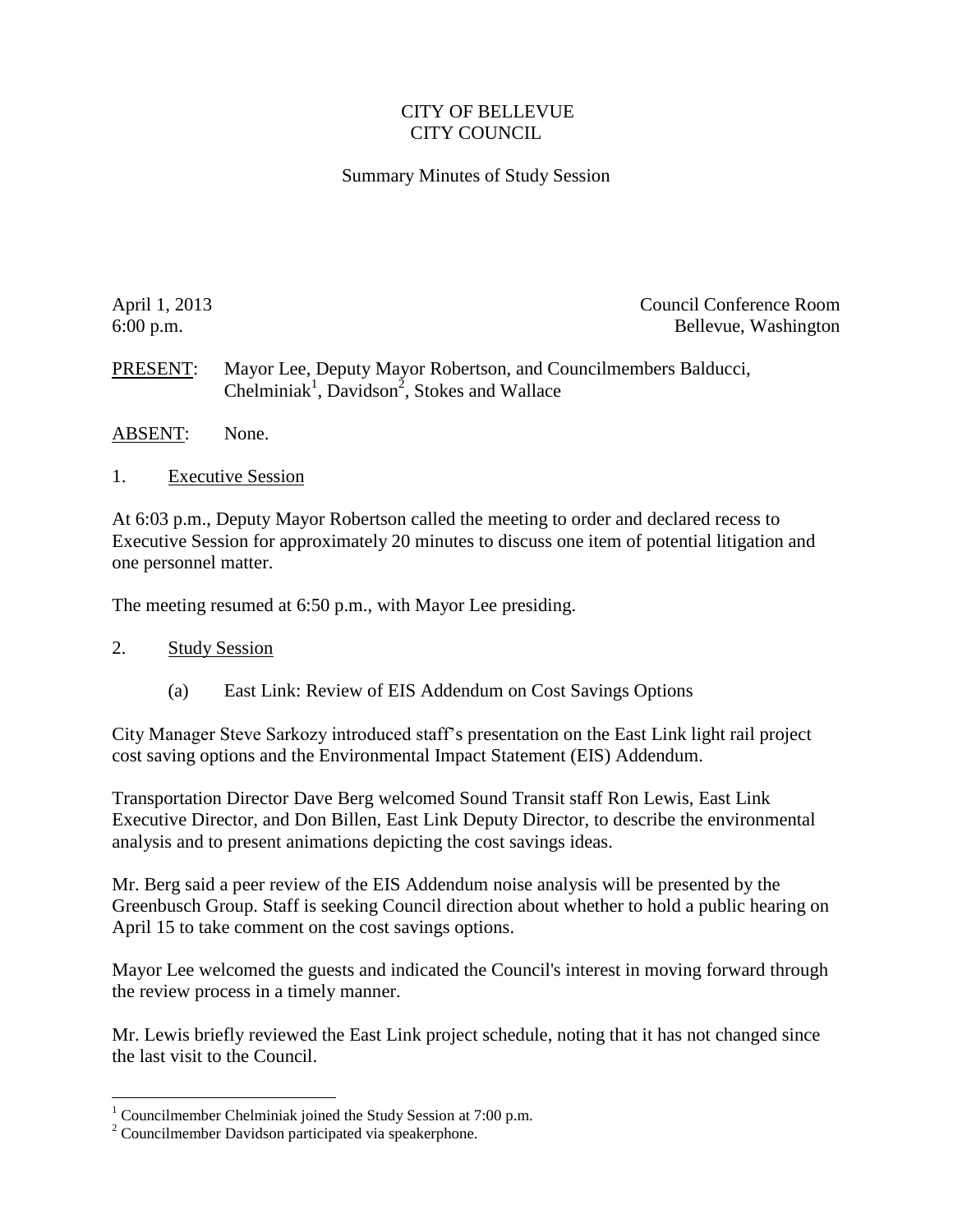Mr. Lewis showed and described slides depicting artistic representations of the  $120<sup>th</sup>$  Avenue NE and  $132<sup>nd</sup>$  Avenue NE Stations and photos of Link rail system public artwork. He noted that the State Environmental Policy Act (SEPA) Addendum was published on March 26.

Mr. Billen presented the findings of the SEPA Addendum, which focuses on the three cost savings options under consideration in Bellevue as well as potential bike and pedestrian bridges in Redmond.

The cost savings option along Bellevue Way would place light rail at grade in front of the Winters House and shift Bellevue Way to the west, with or without an added HOV lane. This option preserves a 50-foot buffer in front of the Winters House and moves the driveway entrance to the south. Shifting the roadway to the west results in three additional residential displacements on Bellevue Way and 25 partial acquisitions. It results in lower wetland impacts but introduces the loss of habitat on the west side of the current road. It reduces park impacts and impacts to the Winters House but increases construction impacts.

Mr. Billen described the noise impacts resulting from shifting Bellevue Way to the west. He said that homes along Bellevue Way would actually experience lower noise levels with the East Link project than the noise levels currently experienced with roadway traffic.

Mr. Billen described the 112<sup>th</sup> Avenue road-over-rail cost savings option. Three sub-options for crossing SE 4th Street were studied: 1) Use SE 4th Street for emergency access only, 2) SE 4th Street open to general purpose traffic (right in and right out configuration), and 3) Light rail in retained cut under SE 4th Street.

The 112<sup>th</sup> Avenue rail-over-road option impacts include higher residential displacements, higher wetland impacts, and the use of a greater portion of Surrey Downs Park. There are decreased noise impacts for all three  $SE 4<sup>th</sup>$  Street sub-options as compared to the preferred alignment. These impacts can be mitigated using walls, special track work, and building insulation.

Moving to the Downtown Station, Mr. Billen described the optimized preliminary engineering alternative which has a shallower tunnel and places the station entrance closer to the Bellevue Transit Center. He noted additional ground-borne noise with the optimized PE option.

The NE  $6<sup>th</sup>$  Street Station option is an above-ground station aligning on the south side of NE  $6<sup>th</sup>$ Street. It has reduced noise and vibration impacts and the potential for SEM (Sequential Excavation Mining) construction along  $110^{th}$  Avenue NE. SEM was used for the Beacon Hill tunnel and appears to be a promising option here. The benefit is avoiding the need for cut and cover construction for the full length of  $110<sup>th</sup>$  Avenue NE, which reduces costs. It would require running fans but Sound Transit was able to mitigate the noise of the fans in Seattle very effectively.

Mr. Billen compared the estimated ridership and walking distances of the optimized PE and NE 6<sup>th</sup> Street Station options.

Mr. Billen displayed an animation of the cost savings options with light rail coming off I-90 and turning onto Bellevue Way, passing the South Bellevue Station/Park and Ride, traveling north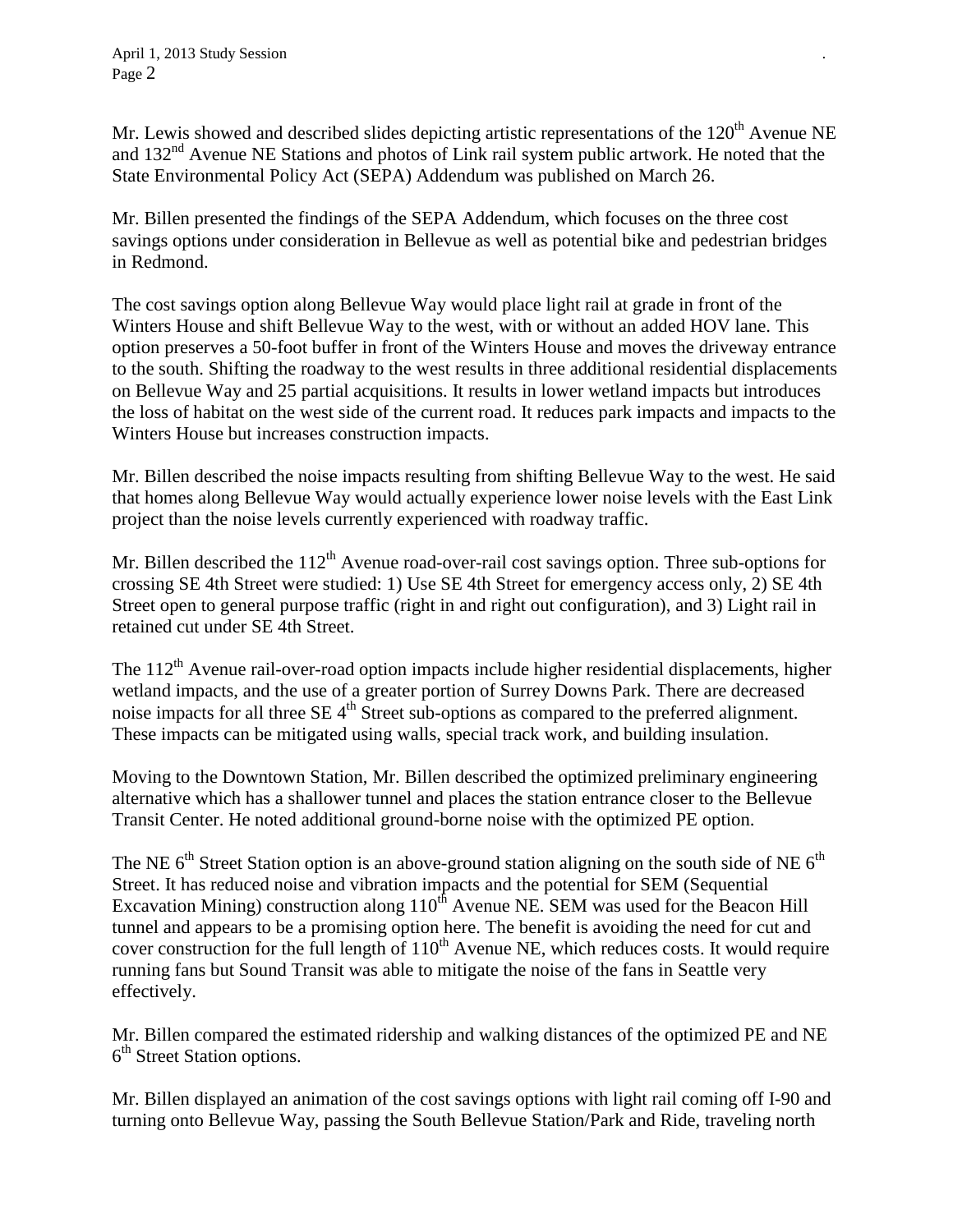April 1, 2013 Study Session *.* Page 3

along Bellevue Way and  $112<sup>th</sup>$  Avenue to the East Main Station and to the Downtown Tunnel portal. He noted the retaining wall along the west side of Bellevue Way, as well as the 30-foot landscape buffer and 60-foot separation along the residential areas on  $112<sup>th</sup>$  Avenue SE. The East Main Station will not be visible from  $112<sup>th</sup>$  Avenue SE.

The animation showed the Downtown NE  $6<sup>th</sup>$  Street Station between City Hall and Meydenbauer Center. With this station, there would be an elevated guideway crossing I-405 toward the Hospital Station.

Mr. Lewis described a conceptual sketch of the NE  $6<sup>th</sup>$  Street Station and how it would fit into existing development (i.e., City Hall and the Bellevue Transit Center). The main station entrance is on  $110<sup>th</sup>$  Avenue across the street from the Transit Center, and there is a secondary entrance at NE  $6<sup>th</sup>$  Street and  $112<sup>th</sup>$  Avenue NE.

Mr. Lewis outlined the potential cost savings for each option. For Bellevue Way, the baseline design is the retained cut. The cost savings option of shifting Bellevue Way to the west reflects \$5 million to \$8 million in savings. The  $112<sup>th</sup>$  Avenue road-over-rail alternative with the SE 4<sup>th</sup> Street at-grade option has a potential savings of \$2 million to \$4 million. The road-over-rail alternative with the SE  $4<sup>th</sup>$  Street retained cut reflects increased costs of \$6 million to \$11 million.

Mr. Lewis presented the near-term schedule which includes an additional Bellevue City Council briefing on April 8, a potential public hearing in Bellevue on April 15, and action by the Bellevue City Council on April 22. The Sound Transit Capital Committee will develop its cost savings recommendations during its April 11 meeting, and the Sound Transit Board is expected to make its decision on April 25.

Deputy Mayor Robertson questioned whether any of the options would trigger a reopening of the federal Record of Decision (ROD). Mr. Billen said they do not expect so, but that will be a FTA (Federal Transit Administration) decision following the Sound Transit Board's decision.

Councilmember Davidson thanked staff for the presentation.

Mr. Berg introduced Julie Wiebusch with The Greenbusch Group to describe their peer review of the SEPA Addendum.

Ms. Wiebusch said that mitigation for the options that shift Bellevue Way to the west (with and without the HOV lane) includes a sound wall on top of the retaining wall, which could reach a height of 45 feet in some areas. She was concerned about noise reflections off the wall but determined that there will not be additional noise impacts from what already exists on the roadway. There is a four-foot wall on the elevated light rail structure and a 2.5 foot safety barrier at grade.

Ms. Wiebusch said the at-grade light rail alignment eliminates potentially significant vibration issues during construction and ground-borne noise during operations for the Winters House. She said that combining the light rail and HOV project would limit construction noise and vibration to one project.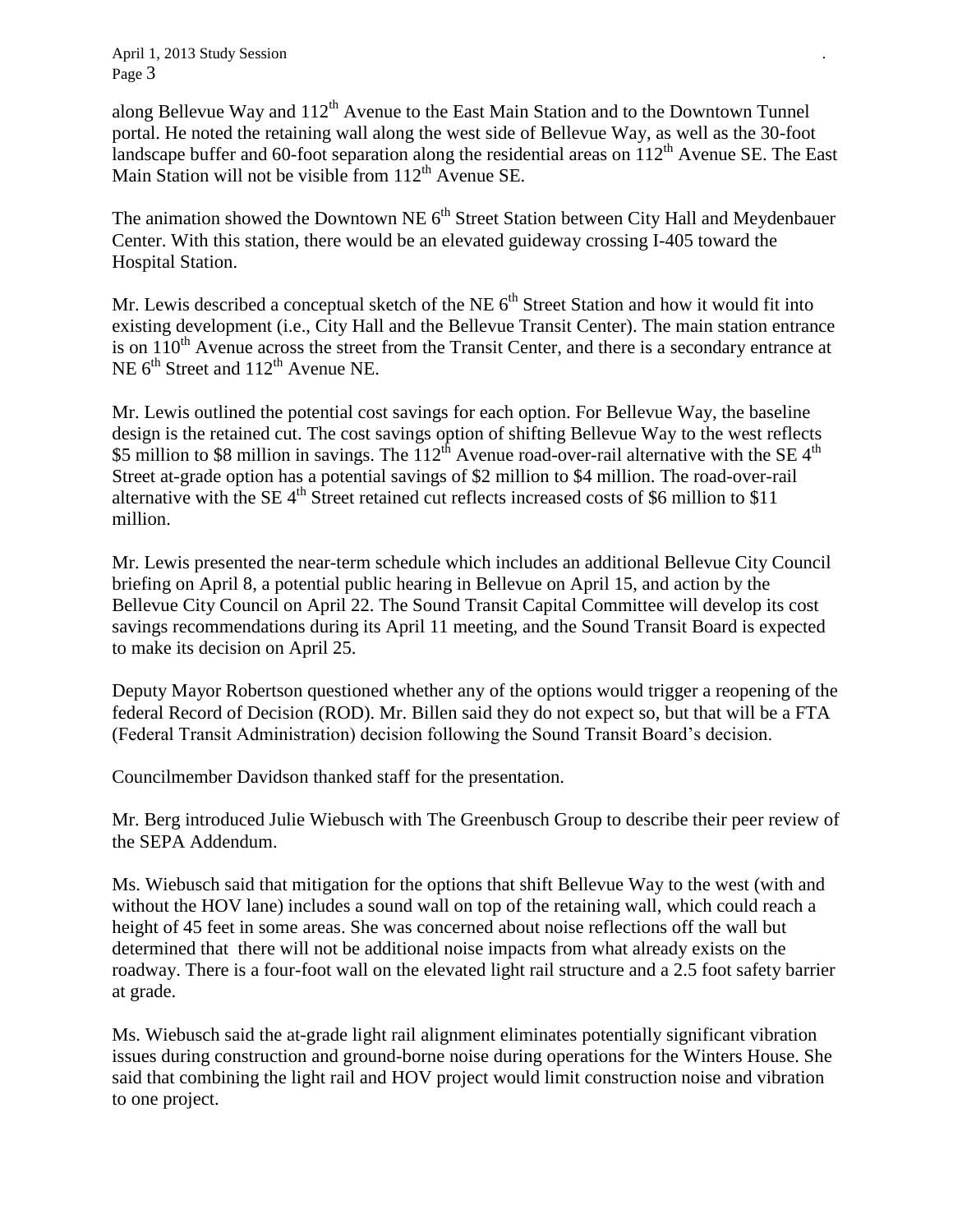Ms. Wiebusch said the  $112<sup>th</sup>$  road-over-rail option causes no traffic noise impacts. However, up to eight homes at 111<sup>th</sup> Place SE are potentially displaced, which introduces impacts to the next row of homes closest to light rail.

Impacts with the SE  $4<sup>th</sup>$  Street emergency access option are pedestrian warning devices, train bells at the station, and one displaced home. The solid, movable wall to allow emergency access will help to mitigate noise impacts.

The at-grade SE  $4<sup>th</sup>$  Street option leaves SE  $4<sup>th</sup>$  Street open to general traffic. Impacts include a pedestrian warning device, train bells, and a warning device at the gate.

The rail under  $SE$  4<sup>th</sup> Street option reduces noise by putting the train in a trench. There are two at-grade pedestrian crossings at the East Main Station which involve warning devices and bells. The impacts are mitigated to Sound Transit's standards.

Ms. Wiebusch said that mitigation for the  $112<sup>th</sup>$  Avenue road-over-rail option includes sound walls six to eight feet high, pedestrian warning devices and bells, possible sound insulation in residences near the bells, lubrication of the rail for curves with a less than 600-foot radius, and special track work at crossovers.

Ms. Wiebusch encouraged further analysis of the bells and warning devices. The sound level of the bells is averaged for the study, which is consistent with federal guidelines. However, this dilutes the actual noise level of specific bell events. She encouraged the Council to monitor this issue in terms of system design. The sound of the bells is different in character than usual traffic noises and might be audible in quiet residential environments. However, the bells would likely not be heard in nearby residences with a television on, dishwasher running, and /or other noise within the home.

Moving to the Downtown Station options, Ms. Wiebusch described the PE Optimized Station and the NE  $6<sup>th</sup>$  Street station. The optimized station causes noise impacts to the Bravern and noise and vibration impacts to the Coast Bellevue Hotel on the east side of I-405. The NE  $6<sup>th</sup>$ Street option increases noise impacts to the Bravern due to the station bells. However, this alignment does not cause vibration impacts for the Coast Bellevue Hotel. Mitigation for both stations is potential sound insulation to surrounding buildings; the use of directional bells, shrouds, and auto-adjust bells; lubrication on the rail curves; and four-foot walls on the elevated structure near the Coast Bellevue Hotel.

Ms. Wiebusch said the Bellevue City Code requires a certain level of sound insulation for development near the I-405 corridor. She indicated that the Bravern was most likely designed to meet these standards.

Ms. Wiebusch summarized that the Downtown rail alignment corridor is characterized as a noisy urban residential area. Noise impacts are within the City Code, which exceeds federal standards.

For the overall East Link project, the noise environment will improve with the Bellevue Way option that shifts the roadway to the west. Any noise impacts are identified as able to be mitigated.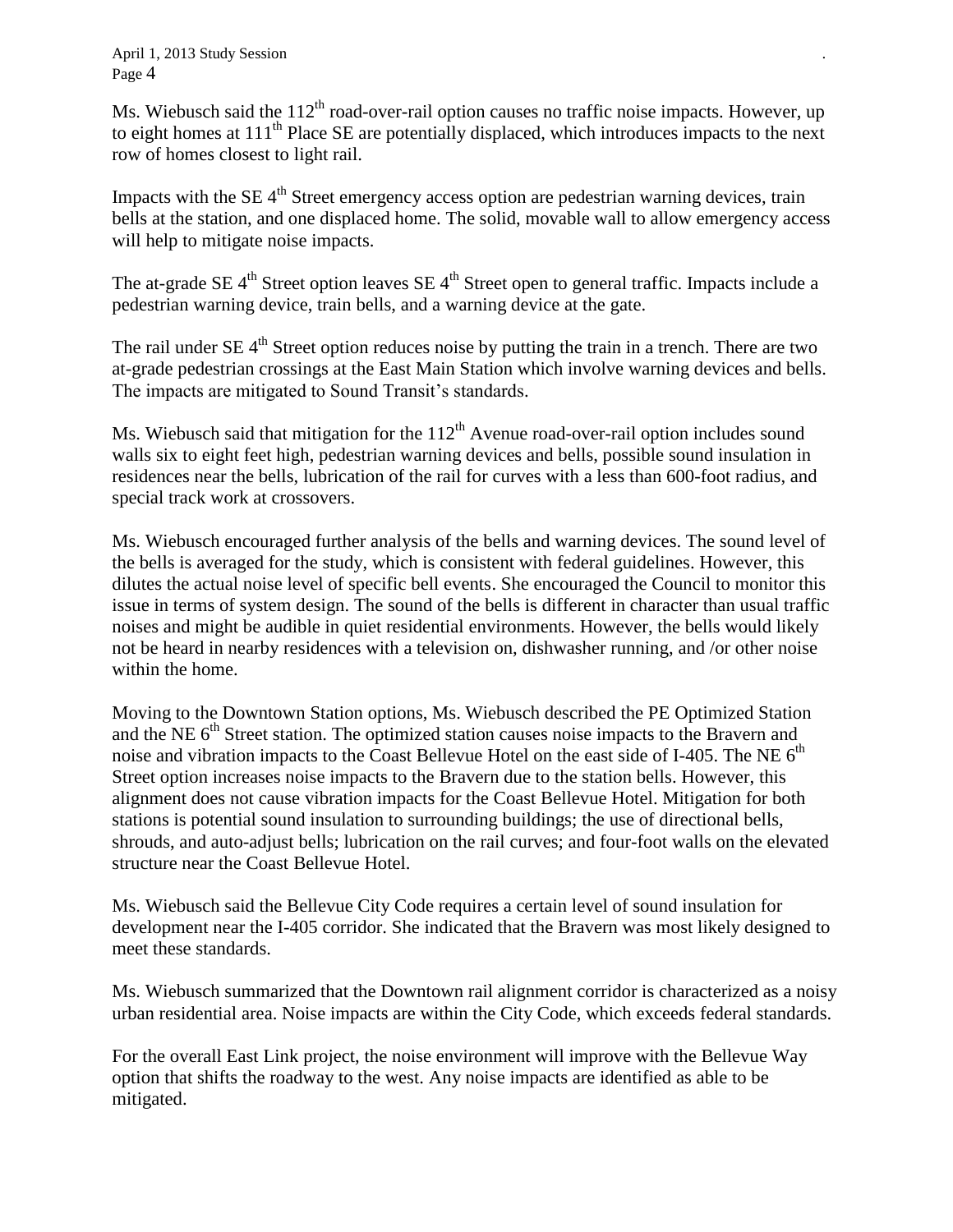April 1, 2013 Study Session *.* Page 5

Ms. Wiebusch said the characteristic sound of an electric train is lower than buses, trucks and motorcycles. The bells and warning devices will be noticeable for residents near crossings and stations.

Ms. Wiebusch noted that this is a high level evaluation at this point, which she believes is appropriate for this stage of the design process. She encouraged the City to continue to pursue mitigation through final design, especially with regard to bells. She noted that construction noise and mitigation have not been studied to a great extent. She said that perhaps that can be addressed through permitting.

Deputy Mayor Robertson said she appreciated the comments about construction noise because that is of concern. She wondered whether mitigation measures and noise walls could be completed before construction begins.

Ms. Robertson referred to Sound Transit's mitigation efforts in the Rainier Valley. She questioned how Bellevue can be reassured that it will not have remaining impacts to be mitigated once the trains are operating. Ms. Wiebusch said she believes these issues have been very well studied and that lessons have been learned from the Central Link project.

Ms. Robertson said she found it interesting that the actual noise level for residents along Bellevue Way is expected to decrease 3 to 12 dBa, with mitigation, with the option that shifts Bellevue Way and adds the HOV lane. She noted that a number of homes are two stories, and questioned whether the noise impacts would be the same for both levels. Ms. Wiebusch said that can make a difference and noise walls only mitigate noise for the portions of structures that are visibly blocked. If residents cannot see the road or rail line, the mitigation of noise impacts is significantly improved.

Ms. Robertson said it is good that the emergency access option for SE  $4<sup>th</sup>$  Street at 112<sup>th</sup> Avenue SE provides a movable, but solid, wall. The other two options are the right in/right out access and the trench. She said there are concerns about the noise from the train bells and pedestrian crossings in that area. She asked which of the three options provides the greatest level of noise mitigation for the homes near the East Main Station and SE  $4<sup>th</sup>$  Street.

Ms. Wiebusch said she believes the emergency access option provides the best mitigation due to the continuous wall barrier. In further response, Ms. Wiebusch said this option is better in terms of bell impacts.

Councilmember Balducci questioned whether the estimated cost savings include assumptions about the mitigation costs for each alternative.

Mr. Lewis responded that the cost of noise walls and retaining walls has been included.

Responding to Councilmember Wallace, Ms. Wiebusch confirmed that her work is a peer review of Sound Transit's report, which uses federal guidelines and not Bellevue's Noise Control Code.

Mr. Wallace said he has looked through this package and, while it is somewhat encouraging, he does not see a list of specific properties that will require mitigation and/or residential insulation. He said it appears that the noise walls address the issue, with the exception of certain impacts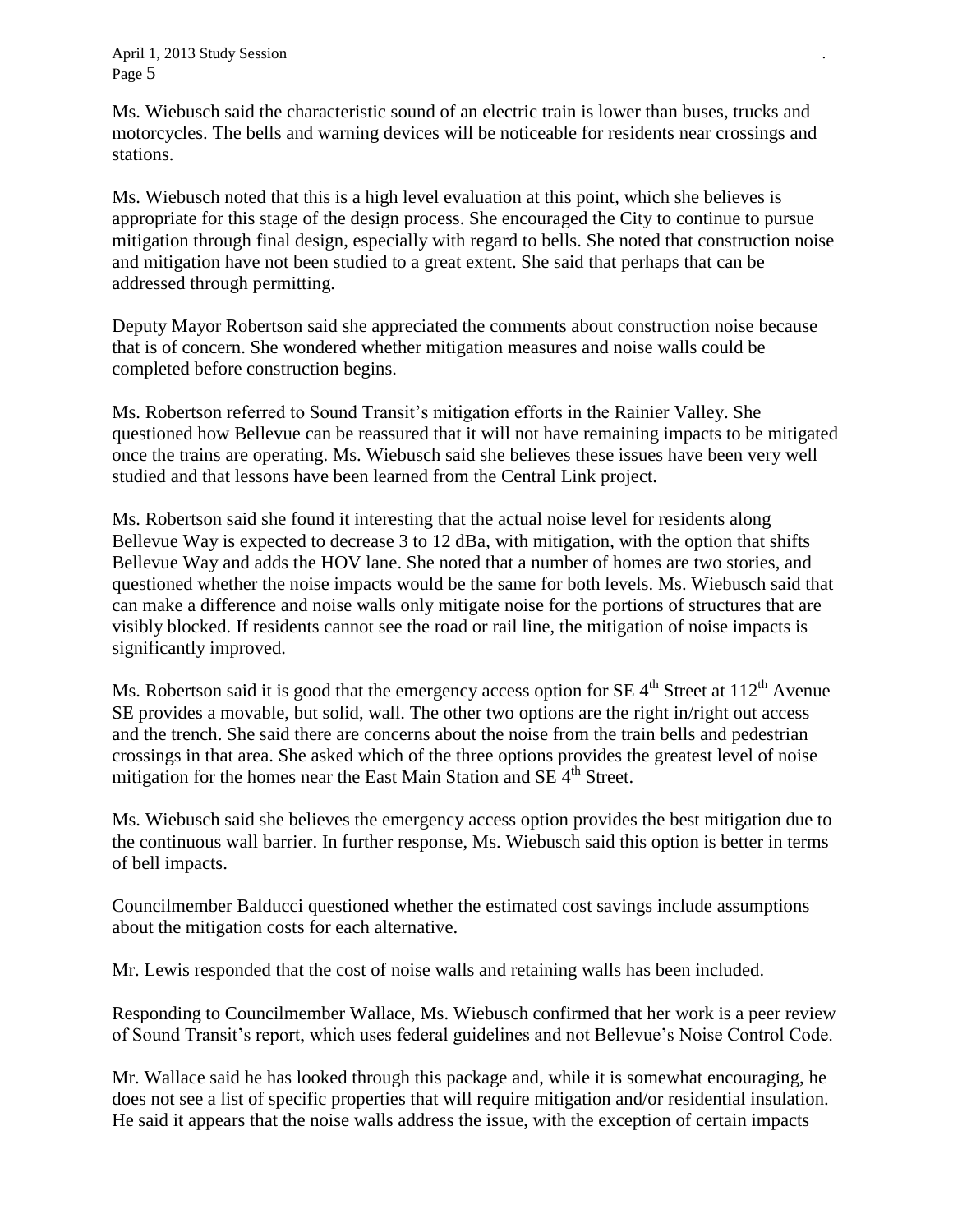related to specific  $SE$  4<sup>th</sup> Street options. Ms. Wiebusch said the sound walls will not mitigate noise at higher floors of the Bravern.

Ms. Wiebusch said she believes that the sound insulation packages are proposed for essentially any home or floor of a home that can see over the top of a noise wall. If the roadway or track is visible, a property is not likely going to benefit from the noise wall, depending on the distance from the road or track.

Mr. Wallace questioned whether noise impacts are improved for the Bellevue Way portion in front of the Winters House if trains are at grade level. Ms. Wiebusch said that raising the train at the Winters House would be beneficial because part of the concern before was vibration during construction.

Mr. Wallace said he is interested in noise impacts to the homes above Bellevue Way. He questioned whether shifting Bellevue Way to the west is the reason for the improved noise environment that she mentioned earlier. Ms. Wiebusch confirmed that she was referring to road traffic impacts and not to the train.

In further response, Ms. Wiebusch said the trench option in front of the Winters House reduces residential noise impacts. However, it causes significant vibration impacts for the historic home.

Mr. Wallace questioned whether station area bells can be mitigated according to Bellevue's Noise Control Code.

Deputy City Attorney Kate Berens said that Ms. Wiebusch did not review the project with regard to Bellevue's Noise Code. The warning bells of trains coming into the station are considered safety devices, and City Code would be consistent with the recommendations for shielding the bells/warning devices. Ms. Berens said City Code does not provide a particular maximum decibel level for safety devices of this type, but it is a tool for the City to use in working with Sound Transit.

Responding to Councilmember Wallace, Ms. Wiebusch said there are pedestrian bells to warn of approaching trains. Flashing lights, and not bells, would be used on traffic gates. An additional type of bell is the train bell. Ms. Wiebusch confirmed that an opening in the wall at SE 4<sup>th</sup> Street would leave the adjacent area unprotected from the sound of bells.

Responding to Councilmember Balducci, Mr. Lewis confirmed that there are different levels of bells on the trains. He said that, typically, as the operator approaches an intersection, there is a bell that is intended to alert pedestrians. Sound Transit has worked with the City of Seattle to adjust the pedestrian warning bells and the wayside bells according to the ambient sound of the area. The bells are adjusted to be quieter at night while still remaining effective as warning bells.

Responding to Councilmember Wallace, Mr. Lewis confirmed that the pedestrian warning bells on the train and the wayside bells at the intersection are employed whether or not there are pedestrians visible. However, the bell volume is lower at night.

Responding to Councilmember Chelminiak, Ms. Wiebusch confirmed that the noise of the train with the at-grade Bellevue Way option is not an issue in the neighborhood because of the